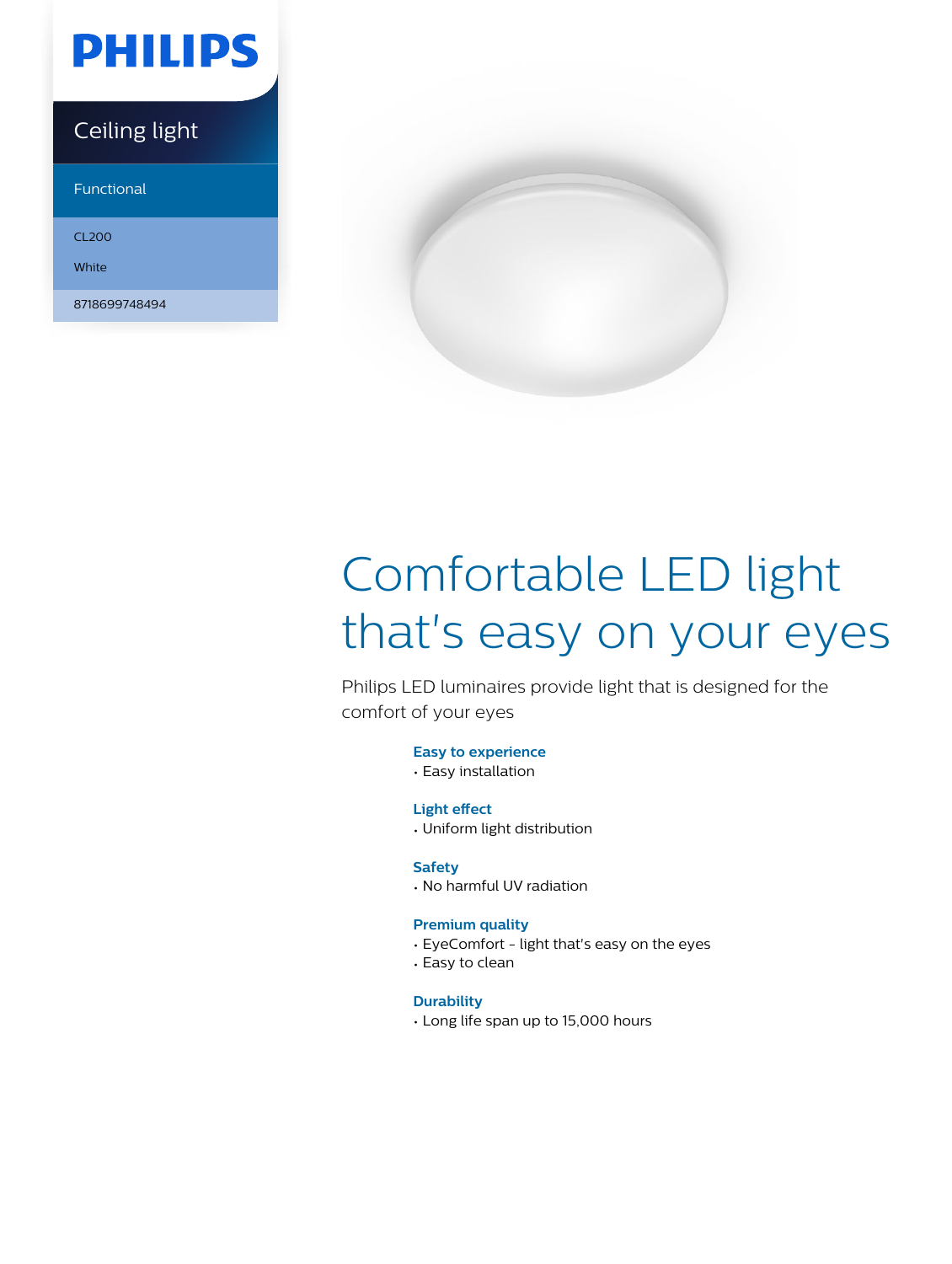## **Highlights**

#### **Easy installation**

No more hassle in installation. Just fix or hang securely on the wall or ceiling, and plug in, now this luminaire is ready to light on.

#### **Uniform light distribution**

Throw light across your rooms in an even and uniform manner.

#### **No harmful UV radiation**

The product is designed to eliminate any potentially harmful UV radiation.

### Specifications

#### **Design and finishing**

- Color: white
- Material: metal/plastic

#### **Extra feature/accessory incl.**

- Adjustable spot head: No
- Dimmable with remote control: No
- LED integrated: Yes
- Remote control included: No
- Centerpiece: Yes

#### **Light characteristics**

• Color rendering index (CRI): 80

#### **Miscellaneous**

- Especially designed for: Functional
- Type: Ceiling light

#### **Power consumption**

• Voltage: 220-240 V

#### **Product dimensions & weight**

- Height: 6.8 cm
- Length: 32 cm
- Net weight: 0.44 kg
- Width: 32 cm

#### **Eyecomfort**

Poor quality light can cause eye strain. With many of us spending time indoors, it's more important than ever to properly light your home. Our products meet stringent test criteria including flicker, strobe, glare, color rendition and dimming effects to ensure they

meet EyeComfort requirements. Philip s LED bulbs not only deliver comfortable light, but also stay that way for the duration of their lifespan, delivering consistent light quality,

output, and color for more than a decade. Switch to light that's easy on your eyes. Your eyes will thank you.

#### **Easy to clean**

Smooth and easy-to-clean materials mean your home always looks attractive from floor to ceiling.

#### **Long life span up to 15,000 hours**

Philips LED technology extends your product's lifetime up to 15,000 hours.

#### **Service**

• Warranty: 1 year(s)

#### **Technical specifications**

- Lifetime up to: 15,000 hour(s)
- Diameter: 320 mm
- Total lumen output fixture: 1500
- Light color: 6500
- Mains power: 220-240
- Fixture dimmable: No
- LED: Yes
- Built in LED: Yes
- Wattage bulb included: 17
- IP code: IP20
- Class of protection: Class I

#### **Packaging dimensions and weight**

- EAN/UPC product: 8718699748494
- Net weight: 0.170 kg
- Gross weight: 0.720 kg
- Height: 7.000 cm
- Length: 35.200 cm
- Width: 35.200 cm
- Material number (12NC): 915005773907